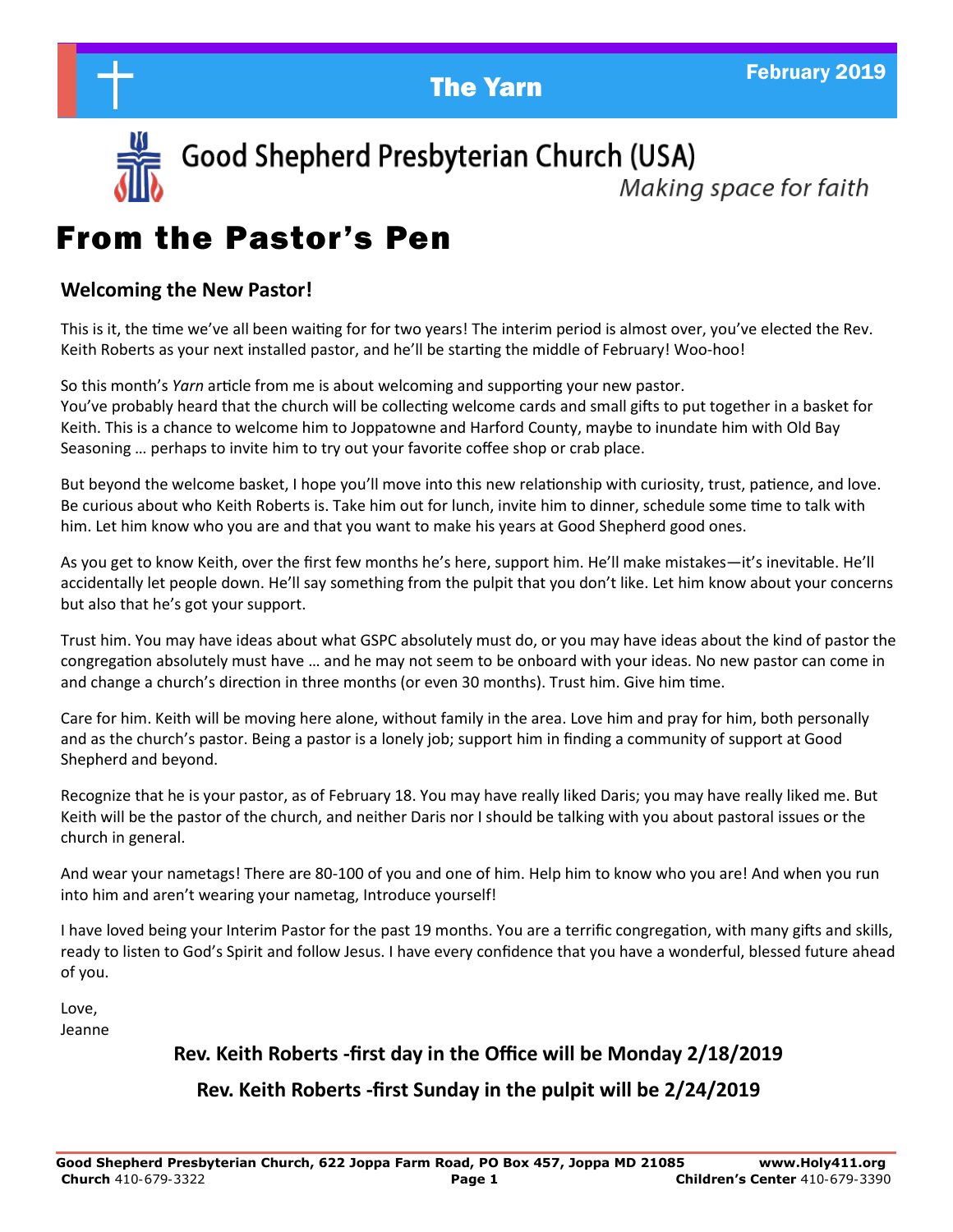

# **The Countdown Is On!**



For those who have not had a chance to meet our new pastor, Reverend Keith W. Roberts, we believe you are in for a treat. While our numbers were less than normal (because of snow) on Rev. Keith's candidate Sunday, those in attendance felt the Spirit, and the vote, was without question to make Keith our next pastor. Many thanks to our PNC for their dedicated work as God led them to Pastor Keith.

We look forward to his first day in the office on February 18, 2019 and worshiping together on Sunday, February 24, 2019. We will pray for good weather and hope that everyone will make an extra special effort to attend and support our new pastor through your prayers and presence.

This is an exciting time for Good Shepherd in our mission to do God's work in our community and the world at large.

### **About Keith:**

The Rev. Keith Roberts has been Associate Pastor for Christian Nurture at Doylestown Presbyterian Church for 10 years. Keith is a warm, self-effacing man who exudes compassionate faith. He is our committee's unanimous choice to become Good Shepherd's Pastor.

A native of Appleton, Wisconsin, Keith is the seventh of eight children born to a middle-school math teacher and a homemaker. He holds a bachelor's degree in philosophy and religion from Coe College in Iowa, and a Master's of Divinity from Princeton Theological Seminary.

Keith began his ministry in Winnebago Presbyterian Church, a rural, 250-member congregation. After 6 years, Keith moved on to Deep Run Presbyterian Church in Perkasie, Pennsylvania, where he spent 17 years leading a congregation eager to expand church programs and mission outreach.

Concentrating on Pastoral care, Keith joined Doylestown Presbyterian Church as Associate Pastor of Christian Nurture.

Keith was drawn by our Shepherd's Kids program when he researched Good Shepherd on the website. He is mindful that youth also need Pastoral care. In his Personal Information Form (Resume'), Keith wrote, "I seek to serve a bridge-building church where all members are valued. The questions of children and youth are honored, and seasoned adults are respected."

Please welcome and support the Rev. Keith Roberts as he seeks to begin his new ministry here. We praise God for delivering this skilled and caring shepherd into our church family.

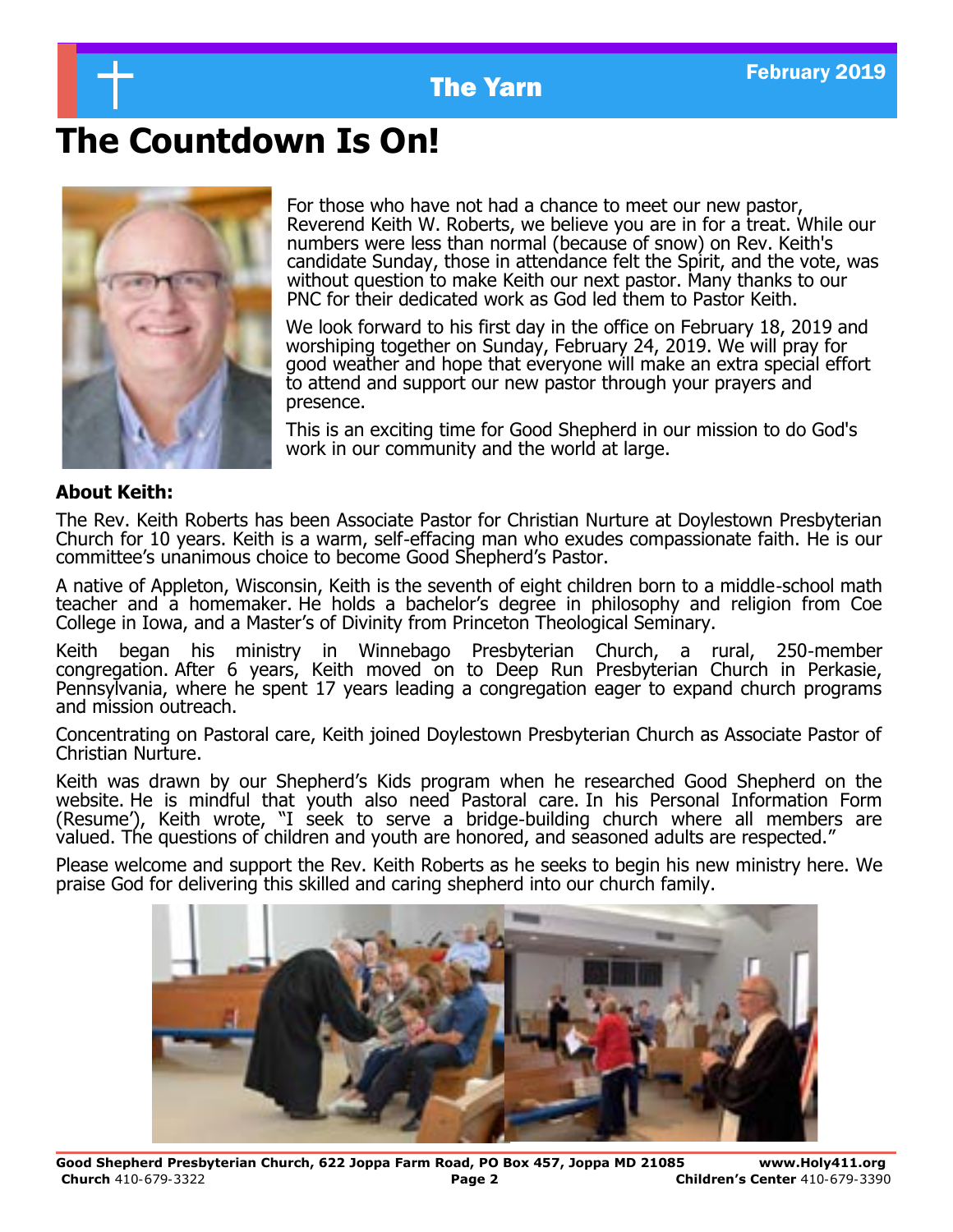## Session Highlights—January 2019

This was Pastor Jeanne's last session meeting and we will miss her guidance. Jeanne's last day to preach will be Feb 10th. Since Rev. Keith Roberts' first work day is Monday, Feb 18, Rev. Mary Gaut will preach on Sunday, Feb 17. Pastor Keith's first time to preach will be on Sunday, Feb 24th.

Every December, GSPC is required to report some member-related statistics through the Baltimore Presbytery to the General Assembly. Here are a few you might find interesting:

- 80 the number of active members on the rolls as of 31 Dec
- 14 the number of people not members of GSPC but actively participate in our church life
- 8 number of new members we received in 2018
- 47 number of children who attended Shepherd's Kids during 2018
- 2 and 25 number of members under 25 and number over the age of 71

## WOMEN'S ASSOCIATION—FEBRUARY ACTIVITIES

## **Thursday, February 14 10:00 AM:**

## **Circle Bible Study** Lesson 6: **God with Us Through our Trials**

Do you feel like you are in exile?

God says, "I will be with you," and that promise of presence conveys the depth of God's love.

Delores Barr will be telling us about the Woman and the lost coin.

We will be going out to lunch following the meeting.

## **Thursday February 28 10:00 AM:**

Our 4<sup>th</sup> Thursday Program will be Baking Cookies with the Children Center children. Elaine Tich is in charge of this project.



Those participating in the Pillowcase Dress Project will inventory the materials in preparation for this mission.

**Bring your lunch** and we can sample some of our freshly baked cookies.



## **Donations for the February Sharing Table (February 9, 2019)**

Please continue to bring in new or gently worn clothing such as coats, scarves, winter hats, and gloves to donate. Other adult or children clothing is also appreciated. Toiletries (hotel samples or regular size) are always a big hit too. Last year we noticed a real need for moisturizing lotion.

 **All items need to be brought to church by February 3.** 

## **We need the whole church to help us with this project!!**

## **THANK YOU!!!**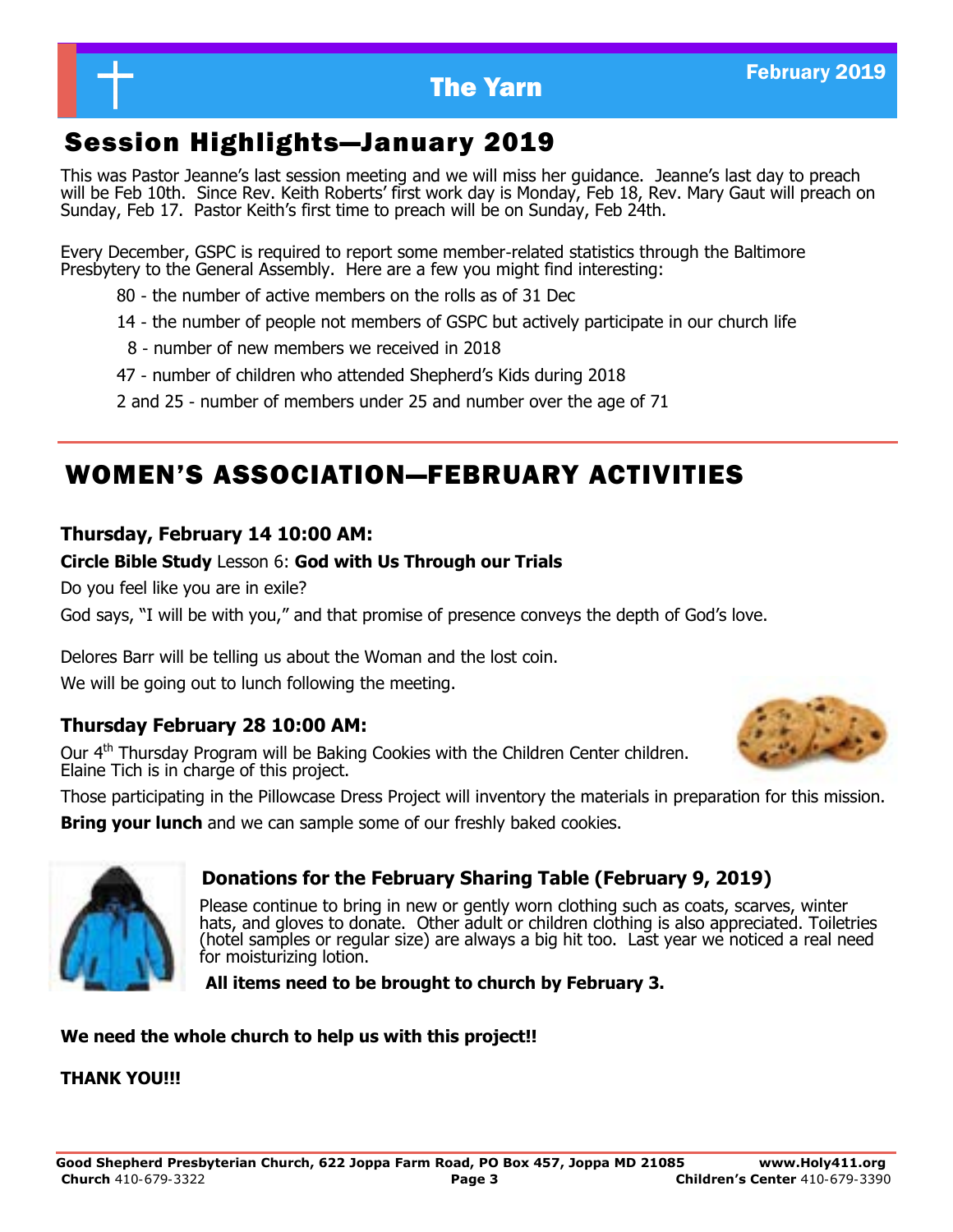

## DEACONS

Greetings to all. It's hard to believe we are into our second month of 2019. A lot has happened, we completed the Hat and Mitten Drive for Extreme Family Outreach. It warms our hearts knowing we will help the less fortunate. The gloves and hats will be distributed throughout the cold months, to children in all grade levels. We thank you for your continued giving. We are so blessed with your involvement and support.

## **MOVIE NIGHT**

Once again we will have our **February Movie Night on Sunday the 24th at 5:30 p.m.** We will begin the evening with hot dogs and fixings, cooked by none other than Clay Maas and Allan Wronowski. They did a fantastic job last year. We will provide popcorn, soft pretzels, drinks and a light dessert. Our feature this year will be **"I Can Only Imagine"** based the true story of Bart Millard, a singer of the Christian band MercyMe. Bart suffers emotional and physical abuse at the hands of his father. Life takes a turn and his father finds redemption by embracing his faith. Faith and mended relationships, we can all relate. Don't miss this great time of fellowship!



## **COFFEE HOUR**

Please see Clay Maas, if you wish to join one of our refreshment teams. All our welcome to participate in whatever manor works for you. It could be set up, clean up, drinks, food items. Know you are welcome!

### **REDNERS RECEIPTS**

Collecting year round..not sure what this is? Contact Jeanette Petnic

## **FOOD PANTRY**

Remember to help restock our pantry. The 1st Sunday of the month is the designated day, but any day is appreciated.

## THE SHARING TABLE

**February 9** is our first 2019 date to serve the guests at The Sharing Table, Prince of Peace Catholic Church, 2006 Willoughby Beach Road, Edgewood.

We need your participation to make this ministry a success we really need you to volunteer your time and talents to ensure the success of our service.

Should you be willing to bake a casserole, the pans and recipe are located behind the door in the Secretary's Office. The recipe makes enough to fill two pans. If you do not care to bake, but would be willing to assist in serving the meal, you need to know the following:

Sign up on the schedule sheet on the bulletin board in the hallway.

The time to arrive at Prince of Peace (use the entrance on the backside of the church) is 10 a.m.

The first items of business will be to set up the dining hall and getting the meal items prepared.

Meal service starts at 11:30 a.m. and ends at 1 p.m.

After serving the meal, we must then clean the dining hall and kitchen.

If you feel you would not be able to stay the entire time, but could assist with the cleaning at the end of the day, you should indicate that and your arrival time would be 12:30 p.m.

We do hope you will consider joining us for this very special service for those in our community who benefit from it.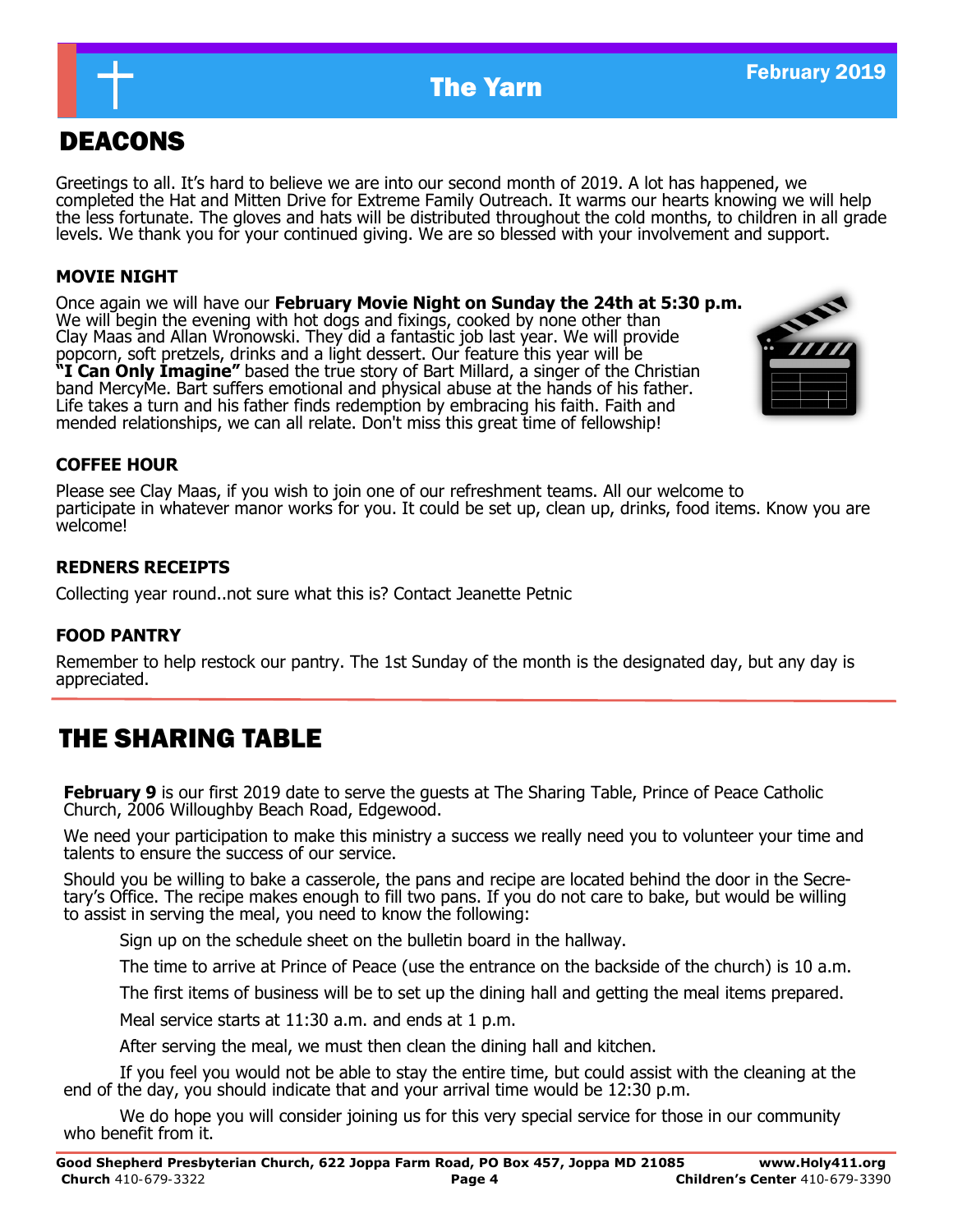# **The Yarn February 2019**

| Sunday, 3            | <b>Adult Sunday School 9:30</b><br>Worship 11:00<br><b>Coffee 12:00</b>                     |
|----------------------|---------------------------------------------------------------------------------------------|
| Tuesday, 5           | <b>First Sunday Food Closet Sunday</b><br><b>Hope for the Homeless-Joppatowne Christian</b> |
| Wednesday, 6         | Deacons 6:30<br><b>Choir 7:30</b>                                                           |
| Saturday, 9          | <b>Sharing Table</b>                                                                        |
| Sunday, 10           | <b>Adult Sunday School 9:30</b>                                                             |
|                      | Worship 11:00                                                                               |
|                      | <b>Coffee 12:00</b>                                                                         |
|                      | <b>Rev. Jeanne Gay-Last Day</b>                                                             |
| Monday, 11           | <b>Carpet Cleaned in Building</b>                                                           |
| <b>Wednesday, 13</b> | <b>Shepherd Kid's 5:30-7:00</b>                                                             |
|                      | <b>Choir 7:30</b>                                                                           |
| Thursday, 14         | <b>Women's Bible Study 10:00</b>                                                            |
| Sunday, 17           | <b>Adult Sunday School 9:30</b>                                                             |
|                      | Worship 11:00                                                                               |
|                      | <b>Coffee 12:00</b>                                                                         |
| Monday, 18           | Rev. Keith Roberts-First Day in Office                                                      |
| <b>Wednesday, 20</b> | Shepherd's Kids 5:30–7:00                                                                   |
|                      | <b>Choir 7:30</b>                                                                           |
| Thursday, 21         | <b>Session 7:00</b>                                                                         |
| Sunday, 24           | <b>Adult Sunday School 9:30</b><br>Worship 11:00                                            |
|                      | <b>Rev. Robert's First Sunday in Pulpit</b>                                                 |
|                      | <b>Coffee 12:00</b>                                                                         |
|                      | Movie Night 5:30—"I Can Only Imagine"                                                       |
| Wednesday, 27        | <b>Choir 7:30</b>                                                                           |
| Thursday, 28         | <b>Women's Association 10:00</b>                                                            |
|                      |                                                                                             |

## GSPC WOMEN'S CIRCLE BIBLE STUDY

Thursday, February 14, 2019—10:00 am – 12:00 pm—-Upper Room

GOD'S PROMISE: I AM WITH YOU BIBLE STUDY-LESSON 6– GOD WITH US THROUGH OUT TRIALS

SCRIPTURE: Isaiah 41:8-13; 43:1-7; Psalm 46:1-11

KEY IDEA: God says "I will be with you," and that depth of presence conveys the depth of God's love.

### **WHAT ABOUT HER? Dolores Barr**

## **GOING OUT FOR LUNCH**

## God's People!

I want to thank everyone for their prayers, phone calls, texts, emails, cards, chicken soup, amazing desserts, chocolate chip cookies, substitute organist, and my private taxi service. I will not try to list names, because I fear I would forget someone. Good Shepherd has amazed me from the day I arrived, and you continue to be the hands and face of God. Thank you for all you do for not only me, but everyone who has a need. It is no wonder that God continues to bless our church.

### Sincerely, Farrell

 $\overline{\phantom{a}}$ 

 $\overline{R}$ 

**Good Shepherd Presbyterian Church, 622 Joppa Farm Road, PO Box 457, Joppa MD 21085 www.Holy411.org Church** 410-679-3322 **Page 5 Children's Center** 410-679-3390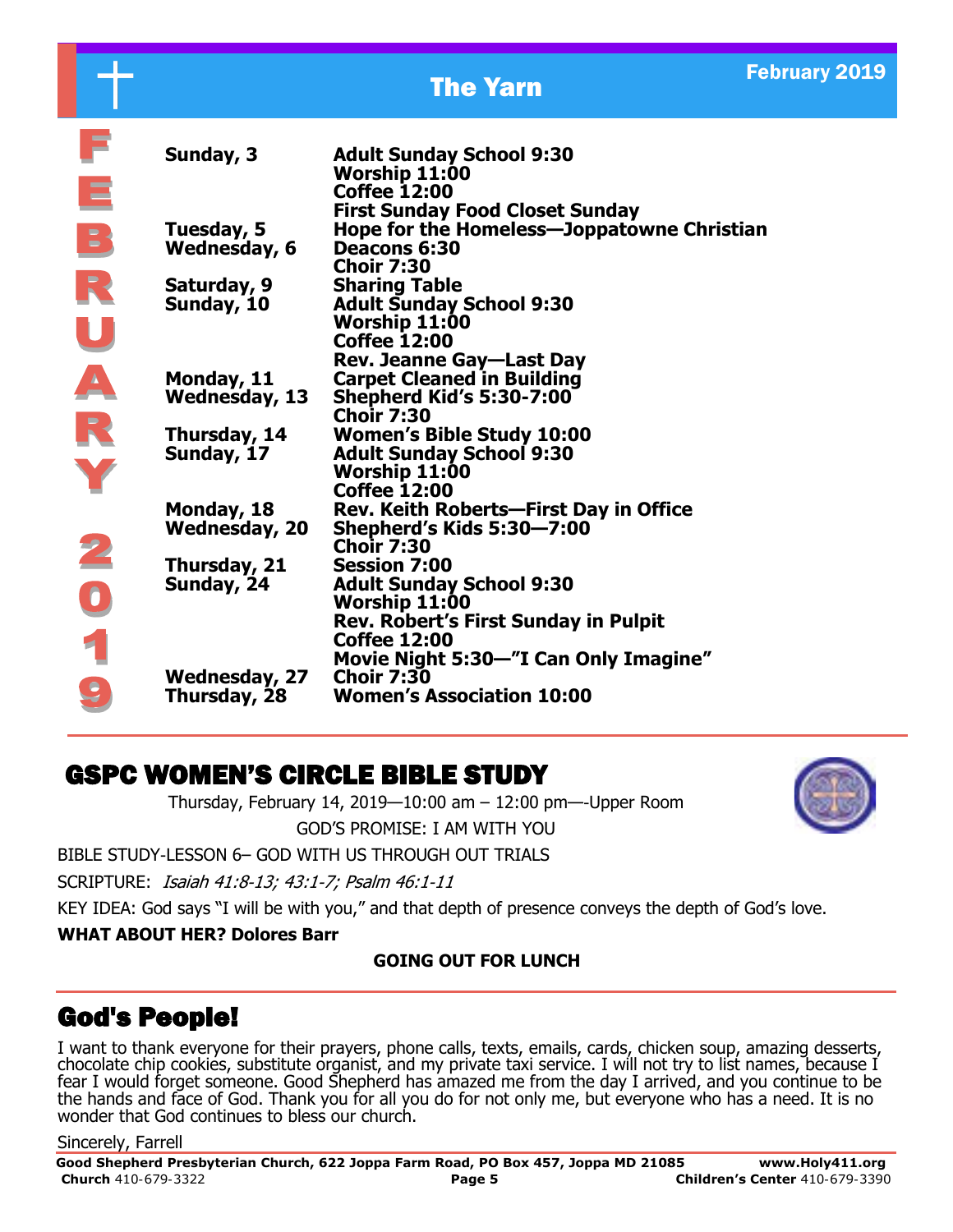## SHEPHERD'S KIDS

January Shepherd's Kids focused on what God can do in our lives, and what we can do when we trust in God.

We focused on [Jesus Feeds 5,000 People](https://r.search.yahoo.com/_ylt=AwrC3CIGQU9cWCEA0NsPxQt.;_ylu=X3oDMTBybGY3bmpvBGNvbG8DYmYxBHBvcwMyBHZ0aWQDBHNlYwNzcg--/RV=2/RE=1548726662/RO=10/RU=https%3a%2f%2fbible.org%2fseriespage%2f4-jesus-feeds-5000-people-matthew-1413-21-mark-630-44-luke-910-17-john-61) - [Matthew 14:13](https://r.search.yahoo.com/_ylt=AwrC3CIGQU9cWCEA0NsPxQt.;_ylu=X3oDMTBybGY3bmpvBGNvbG8DYmYxBHBvcwMyBHZ0aWQDBHNlYwNzcg--/RV=2/RE=1548726662/RO=10/RU=https%3a%2f%2fbible.org%2fseriespage%2f4-jesus-feeds-5000-people-matthew-1413-21-mark-630-44-luke-910-17-john-61)-21. We chose the story "The Little Engine That Could" to compliment the Bible story. On the second week we read "I Knew You Could" and made cards to welcome our new pastor, Rev. Keith Roberts.

As always, we give thanks for our children and their parents for sharing this time with us. We also give thanks for all of our volunteers and their willingness to work with God's children.

Our next meetings will be on **February 13 and 20 from 5:30-7:00.**



## Happy & Happy **Prayer List**

**February 2019**

### **HAPPY ANNIVERSARY**

**February 15, 2008 Ann and Jon Bornstein**

## **HAPPY FEBRUARY BIRTHDAY**

### **10**

**David Burns**

**Linda Link**

## **19**

**Daris Bultena**

### **22**

**Valerie Davis**

### **Gary Workman**

The Deacons would like the church family to know your important day! If we do not have yours in our file, please notify

Philip Pugh, The Family of Wayne Weich, Diana Ciccotelli, Rodger & Vyona Bultena, Ed Matthai, Suzy Phillips, Dr. Whiteford, William Webster, Diane Petty, The Family of Jim Morgan, Lynda Bates, Steve Rapley, Paige, Marion Link, The Family of Gert Bruno, Jeanette Ford, Jim Wills, Sabre Workman, William Partee, John Kling, Dave Burns, Marcia Goldberg, Sandy, Rachael, Ginny Howe, Nancy Schaffer, Randy Phillips, Farrell Maddox, Beth, Kathy Simon, Katie, Walt, Don, Chris Blontz, Damon Webster, Erika Danner

### **gsprayers@juno.com**